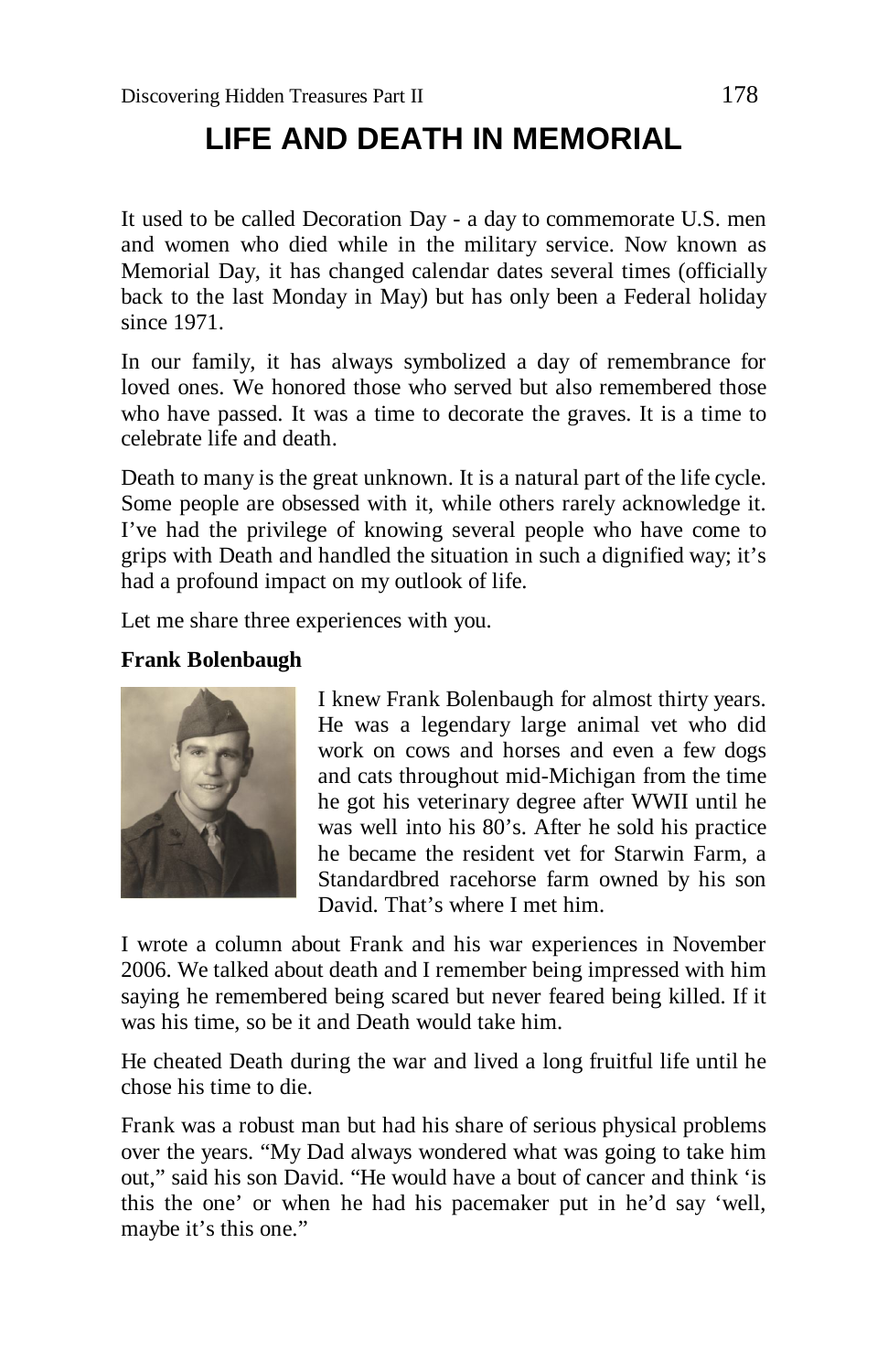

He ran into health complications and was hospitalized last fall. I remember in years past he always talked about reaching the year 2000 and then he extended it to reaching 100 years of age. But this trip to the hospital really wore him down. He recovered and came home but admitted being tired and reaching 100 might not be worth the effort.

In January, Frank turned 90 and encouraged his son to not cancel a planned two-week trip to Florida. So David and his wife Candy left on January  $29<sup>th</sup>$ . "I could tell he was struggling to get his breath when I would talk to him on the phone," recalled David. "It was getting bad so they took him to emergency room Wednesday night, on February 10<sup>th</sup>."

Frank had a DNR (Do Not Resuscitate) order and the doctor informed his caretaker that a breathing tube would be necessary or he might not make it through the night. Frank only wanted to know when Dave would be getting back home and when told it would be Friday morning, he finally agreed to have the tube put in to borrow a little time.

Dave and Candy walked into Frank's room at 11:00 Friday morning. "He gave me a chance to talk with him and said our goodbyes," said David. "I asked him if he was ready to go home. He nodded and gestured to pull the tube out and he was gone. Wasn't that courageous?"

Congestive heart failure was the one that finally took this courageous man - one small testimonial to the life of one tough Marine who had a heart of gold. His funeral was a multitude of stories exalting his love for his family, friends and community.

"He always said he would never rust out, he would wear out," David remembered. "We talked about death quite a few times and he was ready. In these past few years he would say 'I can't figure out why I'm still here on earth.' I would say it was to look after us. I guess he figured we would be okay now as long as death was on his terms and his time."

## **Virginia McCulloch**

I had my first cup of coffee with Miss Beaverton (1930) in December 2007. At 94 years old, she could still charm the socks off a centipede. What a delight it was to sit and talk about most anything at those Friday morning gathering at the old homestead on McCulloch Road.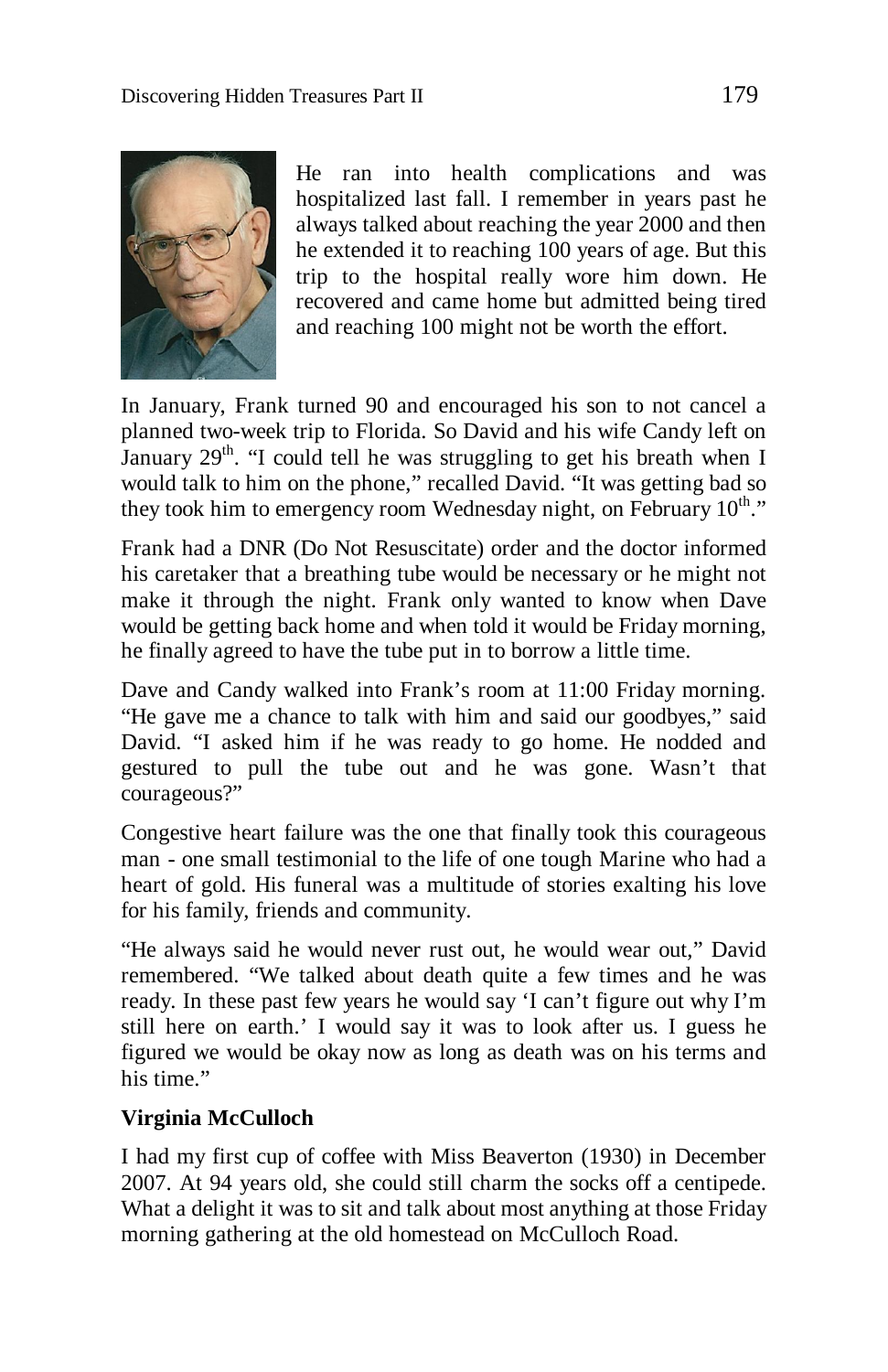

She could look at a photograph from her early days in Lyle, Michigan (she moved there in 1915) and remember every person. I noticed the sparkle in her eyes when I mentioned her being named Miss Centennial in 2003. She wasn't beyond bragging about how many of her sons qualified to attend the 50-year reunions of Beaverton High School, either.

By far, the Evans/McCulloch family was her favorite subject to talk about. Although she was never afraid to travel, especially if it

involved visiting a relative, she cherished her life on the farm and lived the majority of her life right in mid-Michigan.



Joann McCulloch (married to Willis "Bill" McCulloch, Jr.) sent me an invitation to attend Virginia's 97<sup>th</sup> birthday gathering on February 7<sup>th</sup>. Much like the Friday morning coffee club, the house was filled with family and friends. This time the family had convinced the birthday girl to hold court from the couch and allow people to come to her. Reluctantly, she agreed.

Although I was aware of several health challenges including breast cancer, this was the first time I had seen her using oxygen.

"She used it around the house but rarely took it on the road," said Bill. "She still had a touch of vanity at her age," he chuckled.

I introduced my wife to her, and then in typical grand dame fashion, Virginia showed genuine excitement and proceeded to treat her like a long-lost friend. We stayed and chatted for about a half hour before leaving to let others have their time with the near century old celebrity. She loved the attention but only as long as everyone was having a good time. I thought there would be years more of coffee time with her.

Virginia went into the hospital ten days later, came home on the  $25<sup>th</sup>$ and was gone, February  $28<sup>th</sup>$ .

Abiding by her wishes, there was no formal funeral. In reality, she had out lived her contemporaries on both sides of the family. All her childhood and most of her adult friends had already passed away. Her husband of 57 years, Willis, had been gone since 1987.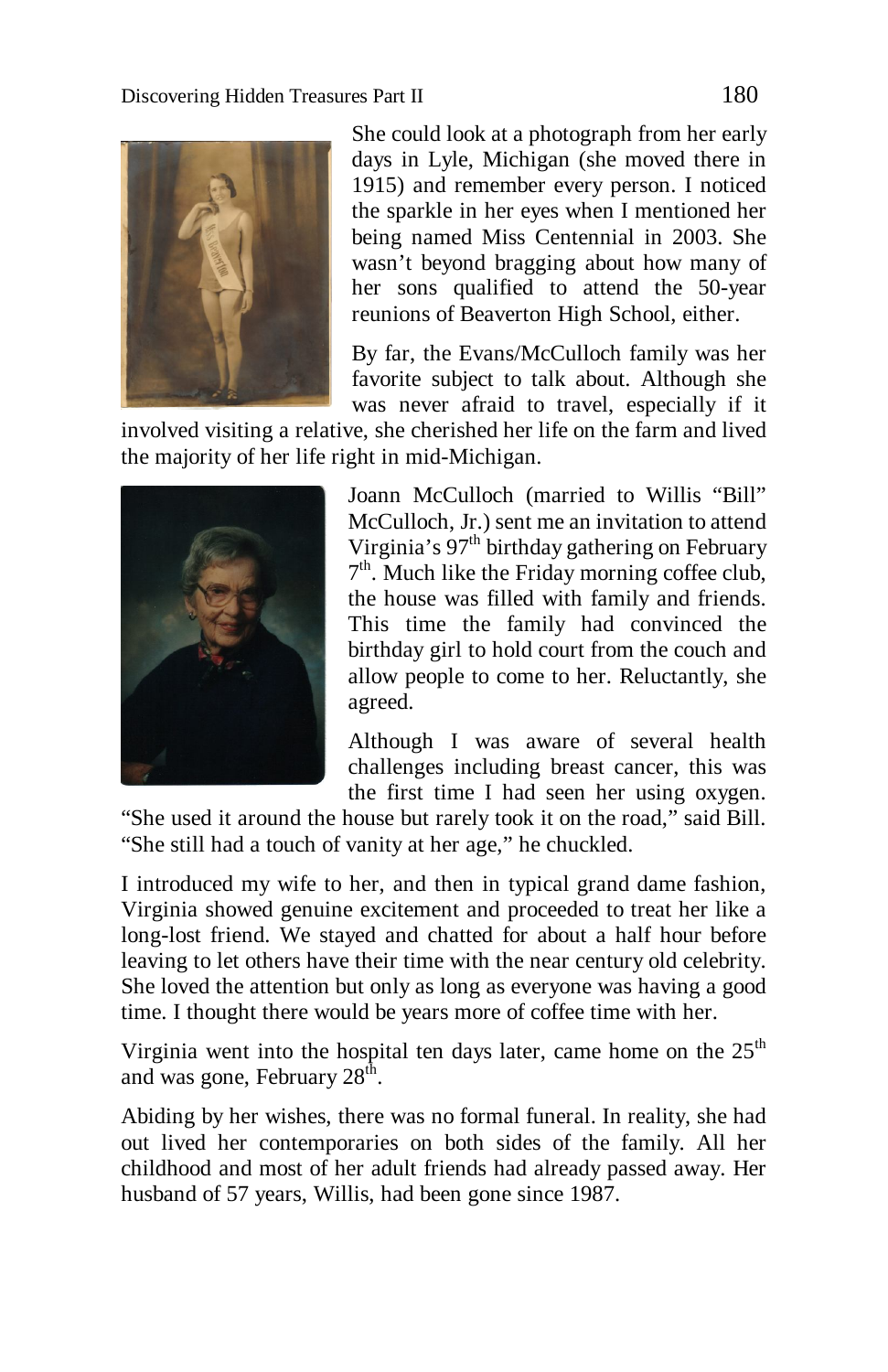When told in the hospital that this was the beginning of the end, her only thought was to go home and be with family. "She lived a blessed life and looked at death as another experience," said Joann. "As long as her family was alright then she would be alright with death and she had so many people to see that had left before her."

To say she lived a full life would be understating her vitality. A few years ago, when her doctor told her she would have to slow down a bit, she asked 'does that mean I have to give up cross-country skiing?'



The doctor said she had the heart of a 60 year old but the rest of her body just couldn't keep pace. "I think she was tired of fighting the cancer," said Bill. Joann added, "She knew her family was okay so going looked better than trying to stay. She knew it was her time."

I will miss having coffee with her but through Bill and Joann the coffee club continues. I have an open invitation, which I know will keep the sparkle in Virginia's eyes.

## **Julie Johnson**

Julie is a wife to Scott Johnson (eight years); a mother of three young children; a professional photographer (she took the cover picture of my



first book, Discovering Hidden Treasures); an EMT (emergency medical technician) and soon to be a graduate from nursing school.

For the first time since their honeymoon, Julie booked a cruise for her and Scott to take in April. When friends heard of their travel arrangements, which had them arriving in Miami just a few hours before departure to the Bahamas, everyone expressed concern. The boat won't wait if you're late!

She tried for weeks to rearrange their flight schedule to no avail. So on April 5<sup>th</sup> they boarded a plane in Des Moines, Iowa and headed for Memphis then on to Miami. During the flight, she noticed a minor commotion across the aisle. An 81-year-old diabetic man had slumped into unconsciousness and a woman was trying to revive him.